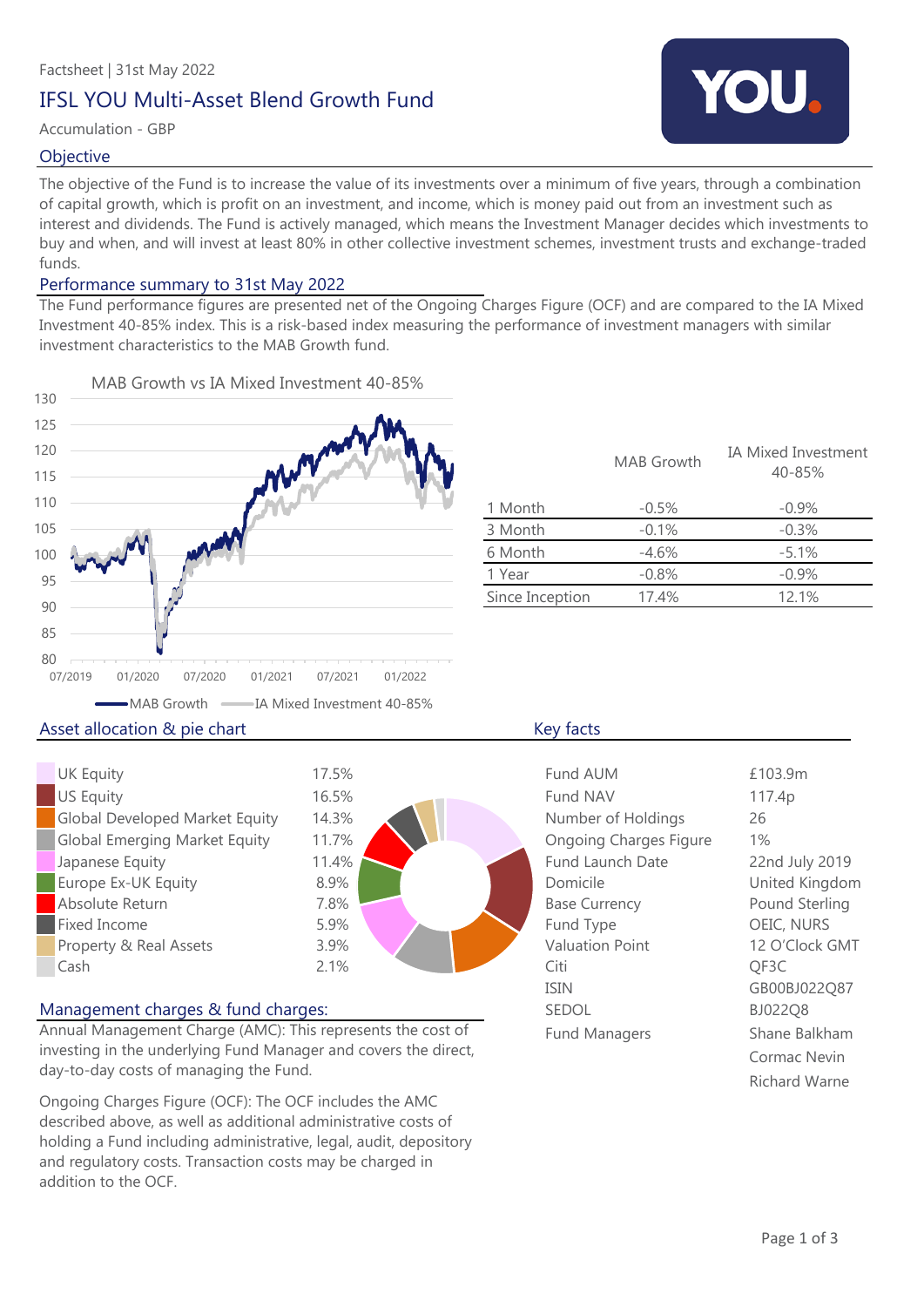# Factsheet | 31st May 2022 IFSL YOU Multi-Asset Blend Growth Fund

Accumulation - GBP

**Commentaries** 



### Market

After a tumultuous start to the year, markets continued to fall in May but rallied strongly in the final week of the month such that the MSCI All Country World Index of global equities finished the month down only -0.3% in GBP terms.

Across equity markets it was quite a mixed month. The value style once again outperformed growth as expensive tech names which have performed brilliantly for the last few years continued to be shunned by the market. Over the month, the MSCI All Country World Value Index outperformed its Growth equivalent by over 4%.

Japanese Equity was the strongest performing asset class for the month which was aided by a strengthening of the Yen vs GBP as investors became more fearful of the UK and global economic outlook. The FTSE All Share Index of UK equities was also a strong performer as the dominance of energy and material stocks on the London Stock Exchange were aided by persistently strong global commodity prices.

Both the riskiest and least risky forms of Fixed Income fell over the month. The former was illustrative of high yield markets pricing in a higher probability of recession and the start of a default cycle, while the latter was driven by global treasury markets falling due to higher interest rates. The team have closely observed the changing relationship between treasuries and equities over recent months as we enter a new inflation landscape. For the past two decades, treasuries and equities have tended to move in opposite directions and have provided fantastic diversification to multi-asset investors. As the economic environment has changed recently, their performance has begun to move in the same direction. This makes it all the more critical to employ the specialist, active Fixed Income managers such as those listed below, as well as Absolute Return managers which provide genuine diversification.

### Performance

The Fund returned -0.5% for the month of May and since launch on 22nd July 2019 the Fund has now returned +17.4%.

Our long-term Strategic Asset Allocation for the month was negative at -0.4%, while our Tactical Asset Allocation positioning was flat as gains from our UK and Japanese Equity were offset by our underweight to Europe Ex-UK Equity.

Fund manager selection was slightly negative for the month, detracting -0.1%. Outperforming managers such as Pzena Global Value and Ninety One APAC Franchise were more than offset by weak performance from Premier Miton UK Value Opportunities and the UBS US Growth Fund.

Over the past 12 months, value equity strategies have been the main source of manager alpha with the River & Mercantile European, North of South Emerging Markets and Nikko Japan Value funds being particularly strong performers. This was however offset by the Premier Miton UK Value Opportunities Fund.

We maintained the broad Active/ Passive split within the Fund for the month, with 60% towards Active managers.